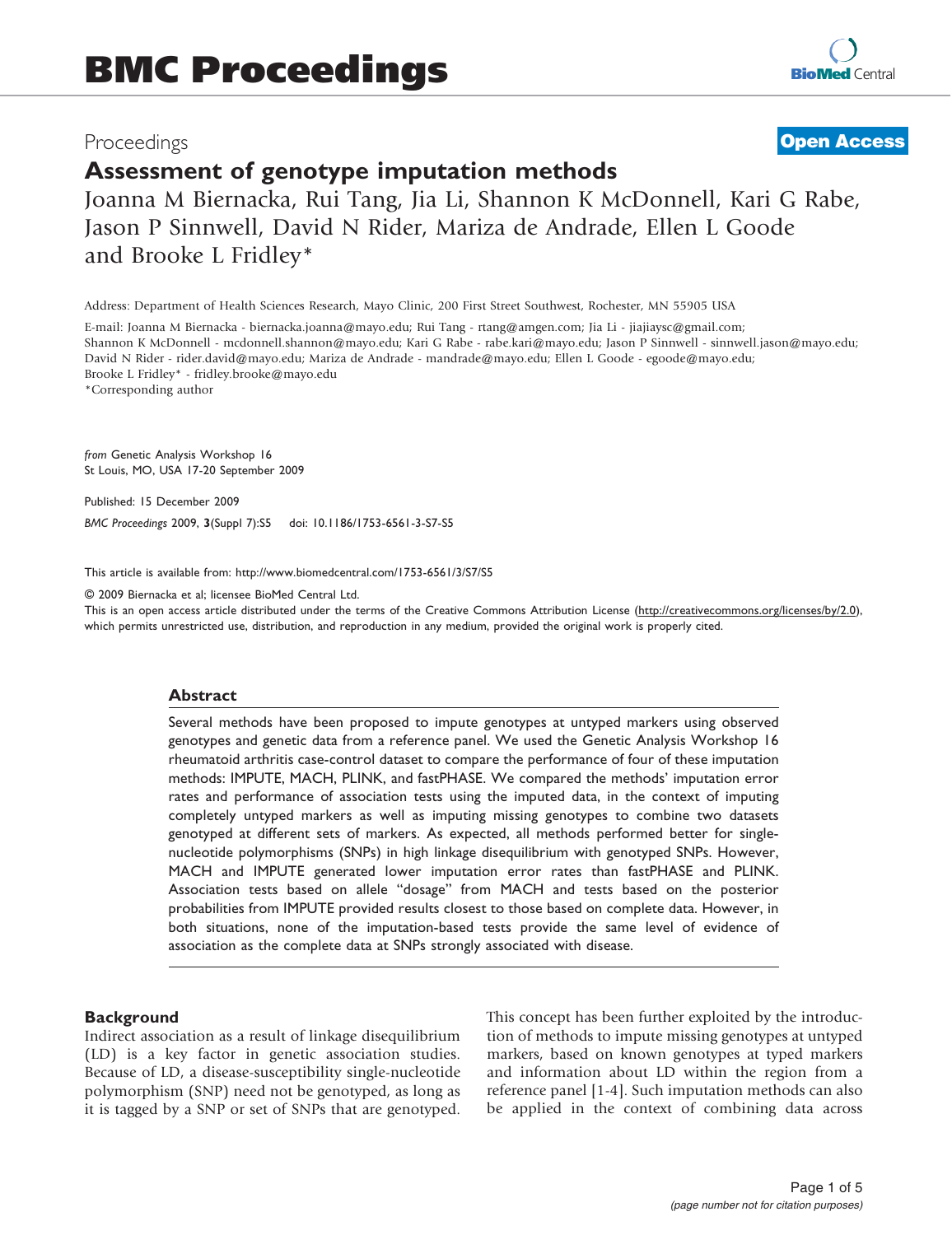studies with different sets of correlated SNPs genotyped in different studies.

Two recent studies compared imputation accuracy of several methods [\[5,6\]](#page-4-0); however, these studies did not assess performance of association tests based on the imputed genotypes. In this paper, we compare the performance of several imputation methods when combining two datasets that have been genotyped at different sets of markers or when completely missing (i.e., "untyped") markers are analyzed. Four commonly used software packages were evaluated: IMPUTE [[2](#page-4-0)], MACH [\[4\]](#page-4-0), PLINK [\[7\]](#page-4-0), and fastPHASE [[8](#page-4-0)]. Imputation error rates and performance of association tests using the imputed data were compared. The Genetic Analysis Workshop (GAW) 16 Problem 1 dataset provided by the North American Rheumatoid Arthritis Consortium (NARAC) was used.

# Methods

The NARAC data consisted of 868 cases of rheumatoid arthritis (RA) and 1194 controls genotyped on the 550 k Illumina SNP chip. Four regions were selected on chromosome 1, each consisting of 30 consecutive SNPs, representing regions with disease association (PTPN22 [[9,10\]](#page-4-0) and PADI4 [\[11](#page-4-0),[12\]](#page-4-0)) and without disease association, and with high or low LD. SNPs deviating from Hardy-Weinberg equilibrium (HWE) ( $p < 0.001$ ) or with call rates below 95% were removed before analysis.

Two scenarios were considered: 1) imputation of "untyped" markers and 2) imputation to combine two datasets.

# Scenario I

A set of genotyped SNPs were removed completely and subsequently imputed for all subjects. LD plots for the regions as well as a list of removed SNPs are provided by Fridley et al. in this volume [\[13](#page-4-0)]. For null regions 1 and 2, seven and eight SNPs were removed, respectively. For the PTPN22 region, two datasets were created with four SNPs excluded in addition to either the most strongly associated SNP (rs2476601) or the two SNPs flanking rs2476601. A similar approach was taken for the PADI4 region, with rs6683201 or the two SNPs flanking rs6683201 removed in addition to five other SNPs.

To represent the combined analysis of data from two studies, cases and controls were randomly assigned to two study populations, resulting in 434 cases and 597 controls per group. Genotypes at 10 randomly selected SNPs from each region were removed for all individuals in the first group. A second non-overlapping set of 10 random SNPs were deleted in the second group. Thus, in each region, 10 SNPs were genotyped in both cohorts, while 10 were genotyped only in cohort 1 and were imputed in cohort 2, and 10 were genotyped in cohort 2 and imputed in cohort 1.

Imputation was performed using IMPUTE v 0.4.1 [[2](#page-4-0)], MACH v 1.0.16 [[4](#page-4-0)], fastPHASE v 1.2.3 [[8](#page-4-0)], and PLINK v 0.99 [\[7\]](#page-4-0). Haplotypes of the 60 HapMap CEU founders were used as the reference data to run IMPUTE, MACH, and PLINK for scenarios 1 and 2, and to run fastPHASE for scenario 1. For fastPHASE, under scenario 2, only the samples from the NARAC data were used. Programs were run with default options, except to ensure convergence of MACH, each dataset was run with 150 iterations ("–rounds 150"option). In addition the option "–dose" was used with MACH. For imputation of untyped SNPs (scenario 1), the IMPUTE options "-exclude\_SNPs fileimpute\_excluded" were used, while for imputation under scenario 2 the "-pgs" option was used. Full details of the commands used may be obtained from the authors by request.

Our assessment of error rates focused on the proportion of incorrect genotypes obtained by imputing the most likely genotype for each missing value, regardless of the confidence in the imputation. Associations were assessed assuming log-additive allelic effects on RA risk. p-Values were calculated using the complete data and each set of imputed data. In addition, for scenario 2, association analyses using the "non-missing data" (genotypes available for only one group) were performed. Association tests based on imputed data used "allele dose" from MACH (the estimated number of minor alleles ranging from 0 to 2), the most likely genotypes imputed using fastPHASE and PLINK, and the posterior probabilities from IMPUTE. For IMPUTE, association tests were performed using the accompanying program SNPTEST, with the "-proper-frequentist 1" options.

# **Results**

# **Error rates**

Overall, IMPUTE and MACH performed similarly and outperformed PLINK and fastPHASE. Table [1](#page-2-0) shows error rates based on imputation of the most likely genotype for each missing value overall, by region, and by maximum pairwise LD. As expected, imputing genotypes at SNPs that are in strong LD with genotyped markers is much more likely to produce correct genotypes. Figure [1](#page-2-0) demonstrates this dependence of error rates on LD, using results from scenario 2. Similar results were obtained for scenario 1.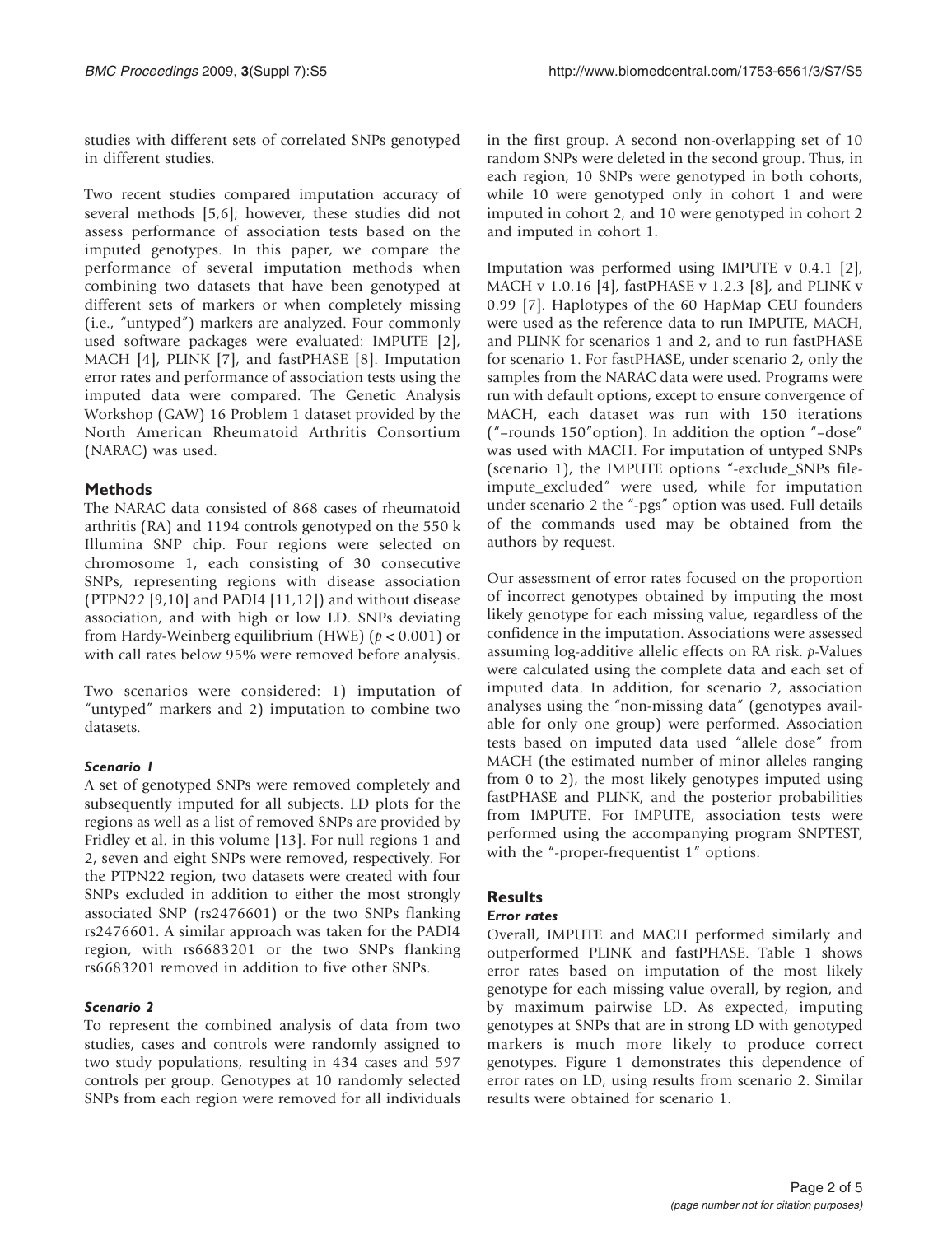|                                        | <b>IMPUTE</b>                              | <b>MACH</b>                                                                                                  | <b>PLINK</b>                     | fastPHASE                                 |
|----------------------------------------|--------------------------------------------|--------------------------------------------------------------------------------------------------------------|----------------------------------|-------------------------------------------|
| Scenario I: Imputation of untyped SNPs |                                            |                                                                                                              |                                  |                                           |
|                                        | 0.112                                      | 0.114                                                                                                        | 0.142                            | 0.135                                     |
| nulll                                  | 0.251                                      | 0.251                                                                                                        | 0.284                            | 0.271                                     |
|                                        |                                            |                                                                                                              |                                  | 0.085                                     |
| PADI4-1                                | 0.083                                      | 0.092                                                                                                        | 0.131                            | 0.111                                     |
| PADI4-2                                | 0.106                                      | 0.109                                                                                                        | 0.144                            | 0.162                                     |
| PTPN22-1                               | 0.099                                      | 0.098                                                                                                        | 0.122                            | 0.107                                     |
| <b>PTPN22-2</b>                        | 0.061                                      | 0.059                                                                                                        | 0.069                            | 0.058                                     |
| $r^2$ < 0.5                            | 0.208                                      | 0.212                                                                                                        | 0.245                            | 0.248                                     |
| $r^2 \ge 0.5$                          | 0.030                                      | 0.030                                                                                                        | 0.053                            | 0.038                                     |
|                                        |                                            |                                                                                                              |                                  |                                           |
|                                        | 0.116                                      | 0.112                                                                                                        | 0.173                            | 0.127                                     |
| nulll                                  | 0.206                                      | 0.201                                                                                                        | 0.250                            | 0.218                                     |
| null <sub>2</sub>                      | 0.123                                      | 0.122                                                                                                        | 0.175                            | 0.139                                     |
| PAD <sub>14</sub>                      |                                            | 0.069                                                                                                        |                                  | 0.097                                     |
|                                        |                                            |                                                                                                              |                                  | 0.053                                     |
|                                        |                                            |                                                                                                              |                                  | 0.211                                     |
|                                        |                                            |                                                                                                              |                                  | 0.059                                     |
|                                        | null <sub>2</sub><br>PTPN22<br>$r^2$ < 0.5 | 0.066<br>Scenario 2: Imputation to combine two datasets<br>0.079<br>0.055<br>0.200<br>$r^2 \ge 0.5$<br>0.046 | 0.066<br>0.053<br>0.197<br>0.041 | 0.090<br>0.145<br>0.121<br>0.256<br>0.105 |

### <span id="page-2-0"></span>Table 1: Mean error rates by imputation method and scenario

<sup>a</sup>In Scenario 1, for regions PADI4-1 and PTPN22-1, the most strongly associated SNP was removed and imputed, while for regions PADI4-2 and PTPN22-2, the two SNPs flanking the most strongly associated SNP were imputed, in addition to other SNPs as described in the methods.



Figure 1

Imputation error rates decline with increasing LD (scenario 2).

Results of association tests based on imputed data are summarized in Table 2 and Figures [2](#page-3-0) and [3.](#page-3-0) Under scenario 1,  $-log10(p-value)$  for association tests using PLINK-imputed data showed the largest deviation from the complete data -log10(p-value). However, with

Table 2: Mean (SD) difference<sup>a</sup> in -log10( $p$ -value) based on a test of association using complete data and a test of association using the imputed data

|               | Scenario I     | Scenario 2   |  |
|---------------|----------------|--------------|--|
| <b>IMPUTE</b> | 0.352(1.26)    | 0.078(0.493) |  |
| MACH          | $0.363$ (1.27) | 0.093(0.543) |  |
| <b>PLINK</b>  | 0.509(1.55)    | 0.054(0.617) |  |
| fastPHASE     | $0.483$ (1.70) | 0.046(0.633) |  |

<sup>&</sup>lt;sup>a</sup>Difference = (imputed data -log10(p-value)) - (complete data -log10(pvalue)).

respect to significance testing, the overall performance of the four methods was similar. Performance of these association tests was quite variable between SNPs, as indicated by the large standard deviations in the difference of the  $-log10(p-value)$ .

Comparison of p-values from association tests based on the original (complete) data with those that use the imputed data reveals that for SNPs with small association  $p$ -values, the imputed-data  $p$ -value tends to be larger than the complete-data  $p$ -value, consistent with loss of power. This is especially evident at SNP rs24776601 in PTPN22, which is strongly associated with RA in the complete data. At this SNP, MACH and IMPUTE provided strongest evidence of association when it was assumed that the SNP had not been genotyped at all (Figure [2\)](#page-3-0), while IMPUTE calculated to the smallest pvalue when it was assumed that the SNP had been genotyped for half the subjects (Figure [3](#page-3-0)). In both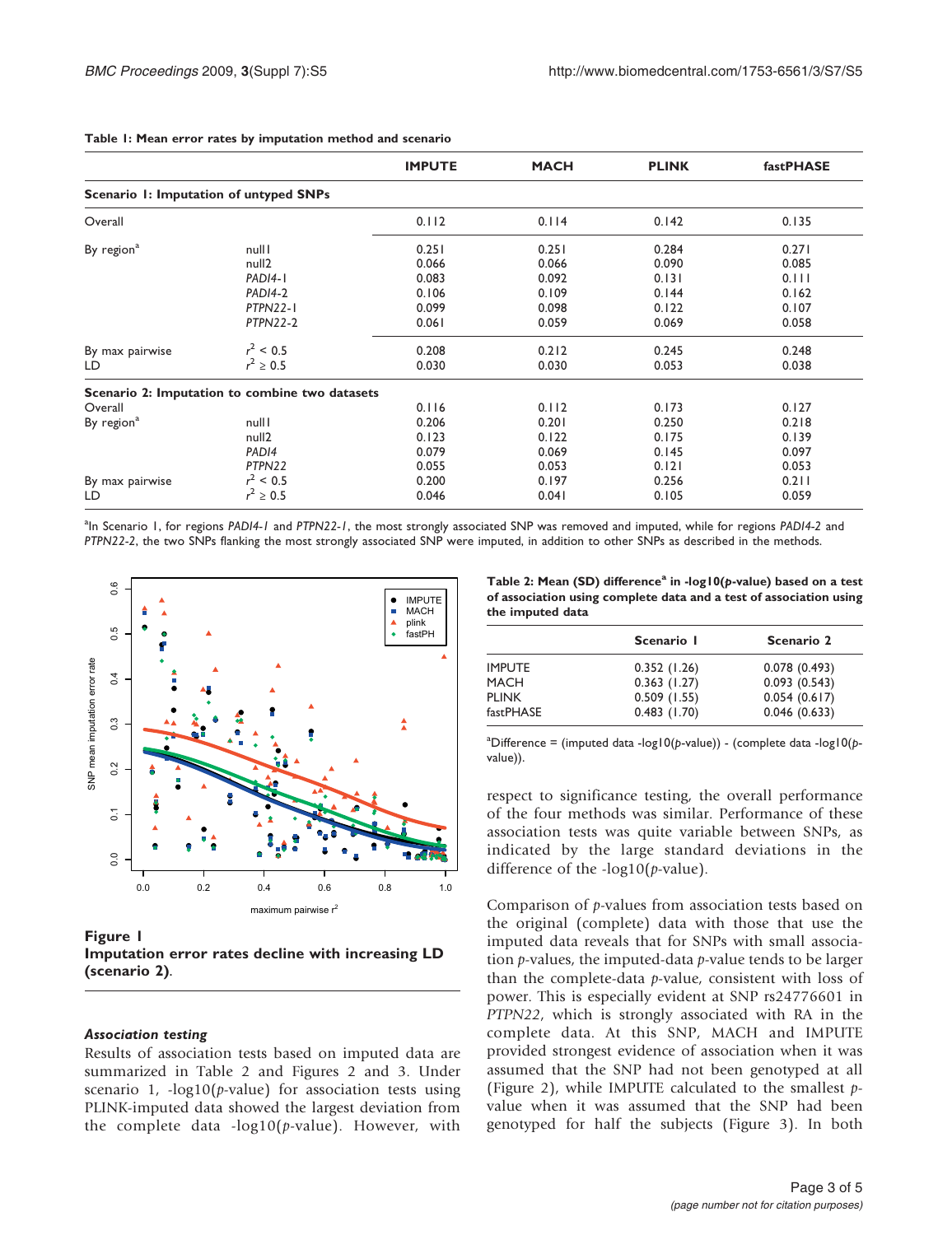<span id="page-3-0"></span>

# Figure 2

Comparison of association test results (-log10(pvalue)) based on complete data with tests based on imputed data under scenario 1 (imputation of untyped markers).



## Figure 3

Association test results (-log10(p-value)) based on different imputation methods in the PTPN22 region under scenario 2 (imputation to combine two datasets).

situations, all imputation-based tests provided substantially less evidence of association than the complete data.

# **Discussion**

We compared the performance of four commonly used packages for imputation of missing genotype data as well as subsequent tests of association. A key disadvantage of fastPHASE is that it only provides the most likely genotype, while MACH provides an estimate of allele dose, and IMPUTE and PLINK provide estimates of posterior probabilities of all possible genotypes. In agreement with published studies [\[5,6\]](#page-4-0), when imputing the most likely genotype for each missing value, using MACH and IMPUTE generated lower overall error rates than the other approaches. As expected, imputation was more accurate for SNPs in higher LD with genotyped SNPs. Our method of calculating the error rate did not take into account whether one or two of the alleles are incorrectly imputed. A measure of imputation accuracy that reflects the number of correctly imputed alleles, or uses the posterior probabilities of possible genotypes, could be considered.

On average, association tests based on imputed data gave similar results to the test based on the complete ("unknown") data. However, at the strongest association peak, the imputation-based tests were much less significant than the complete-data test, indicating that using imputation methods followed by association testing can severely underestimate significance at association peaks. This finding may be partially due to the fact that the reference haplotypes used for imputation are representative of a population-based sample that is comparable to the control sample. Dense genotyping of a subset of cases and controls from a given study and use of the resulting haplotypes as the reference data may improve the power of association tests based on imputed data. Further investigation of such an approach is warranted. Although imputation-based tests can underestimate the significance at strongly associated SNPs, they can also lead to results more significant than tests for nearby markers that were genotyped and are indirectly associated with the trait. As with any imputation-based analysis, such results should be interpreted cautiously and the region should be further investigated.

# Conclusion

All methods performed well for SNPs in high LD with genotyped SNPs. However, MACH and IMPUTE generated lower overall imputation error rates and more reliable association test results than fastPHASE and PLINK. Further investigation of the relative merits of using allele doses or posterior genotype probabilities is warranted. The fact that imputation-based tests can